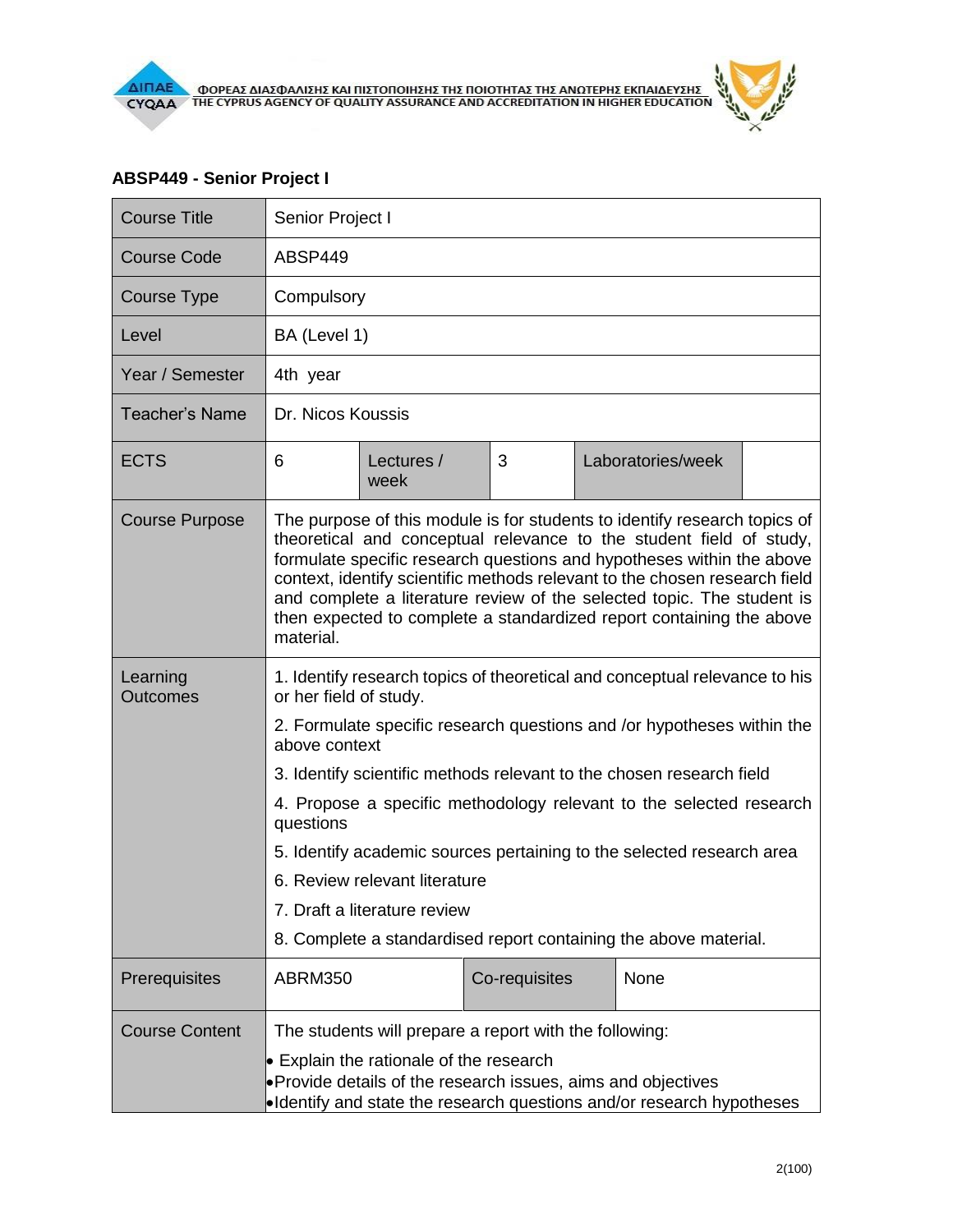

**AITIAE A OOPEAE AIAE DANIERE KAI TIIETOTOIRERE TRE TOIOTRTAE TRE ANOTEPRE EKTIAIAEYERE AND ACCREDITATION IN HIGHER EDUCATION** 



|                         | • Provide an overview of the chapter headings<br>• Provide details of the bibliography                                                                                                                                                                                                                                                                                                                                                   |  |  |  |  |
|-------------------------|------------------------------------------------------------------------------------------------------------------------------------------------------------------------------------------------------------------------------------------------------------------------------------------------------------------------------------------------------------------------------------------------------------------------------------------|--|--|--|--|
|                         | • Prepare a draft literature review on the area of research                                                                                                                                                                                                                                                                                                                                                                              |  |  |  |  |
|                         | • Propose an outline of the research methodology                                                                                                                                                                                                                                                                                                                                                                                         |  |  |  |  |
| Teaching<br>Methodology | By the end of the previous semester before this module, students are<br>to evaluate potential topics for their and contact potential project<br>supervisor (relevant to the area) who will remain their supervisor<br>throughout the duration of the senior project.                                                                                                                                                                     |  |  |  |  |
|                         | Students are advised about the requirements of the course through<br>contacts with the supervisor, files on e-learning and information sent<br>be the supervisor amongst others.                                                                                                                                                                                                                                                         |  |  |  |  |
|                         | Students are shown examples of previous successful projects and are<br>assisted by supervisors to choose a specific project topic.                                                                                                                                                                                                                                                                                                       |  |  |  |  |
|                         | By the end of the first month of the relevant semester, students have to<br>decide on a working title with the provisional project structure and<br>agree this area with their supervisor.                                                                                                                                                                                                                                               |  |  |  |  |
|                         | By the end of the relevant semester, students are to submit a report<br>that includes: an introduction to the topic justifying the research aims<br>and objectives; to identify relevant research questions/hypotheses; to<br>prepare a draft literature review; to provide an outline of the research<br>methodology and a list of references used in the report. The report<br>should be prepared in a structured and coherent manner. |  |  |  |  |
|                         | During the semester, the project supervisor provide feedback on work<br>submitted during the course of the semester. In addition the<br>supervisor's will provide guidance and support to the student during<br>the duration of this project.                                                                                                                                                                                            |  |  |  |  |
| Bibliography            | The bibliography will depend on the selected topic                                                                                                                                                                                                                                                                                                                                                                                       |  |  |  |  |
|                         | Some useful references are provided below:                                                                                                                                                                                                                                                                                                                                                                                               |  |  |  |  |
|                         | • Writing up your university assignments and research projects: A<br>practical handbook, N. Murrey, G. Hughes, 2008                                                                                                                                                                                                                                                                                                                      |  |  |  |  |
|                         | Research Methods & Statistics Links<br>http://www.socialpsychology.org/methods.htm#methodology                                                                                                                                                                                                                                                                                                                                           |  |  |  |  |
|                         | Research Methodology and Statistics<br>http://www.pscw.uva.nl/sociosite/TOPICS/research.html                                                                                                                                                                                                                                                                                                                                             |  |  |  |  |
|                         | Yenza Start our research, Research methodology<br>http://www.nrf.ac.za/yenza/research/resmeth.htm                                                                                                                                                                                                                                                                                                                                        |  |  |  |  |
|                         | Survey Design http://www.surveysystem.com/sdesign.htm \,                                                                                                                                                                                                                                                                                                                                                                                 |  |  |  |  |
|                         | • Survey Design Considerations (PDF) - Survey Design Considerations<br>Recommendations for Writing Effective Questionnaires<br>http://www.websurveyor.com/pdf/designtips.pdf                                                                                                                                                                                                                                                             |  |  |  |  |